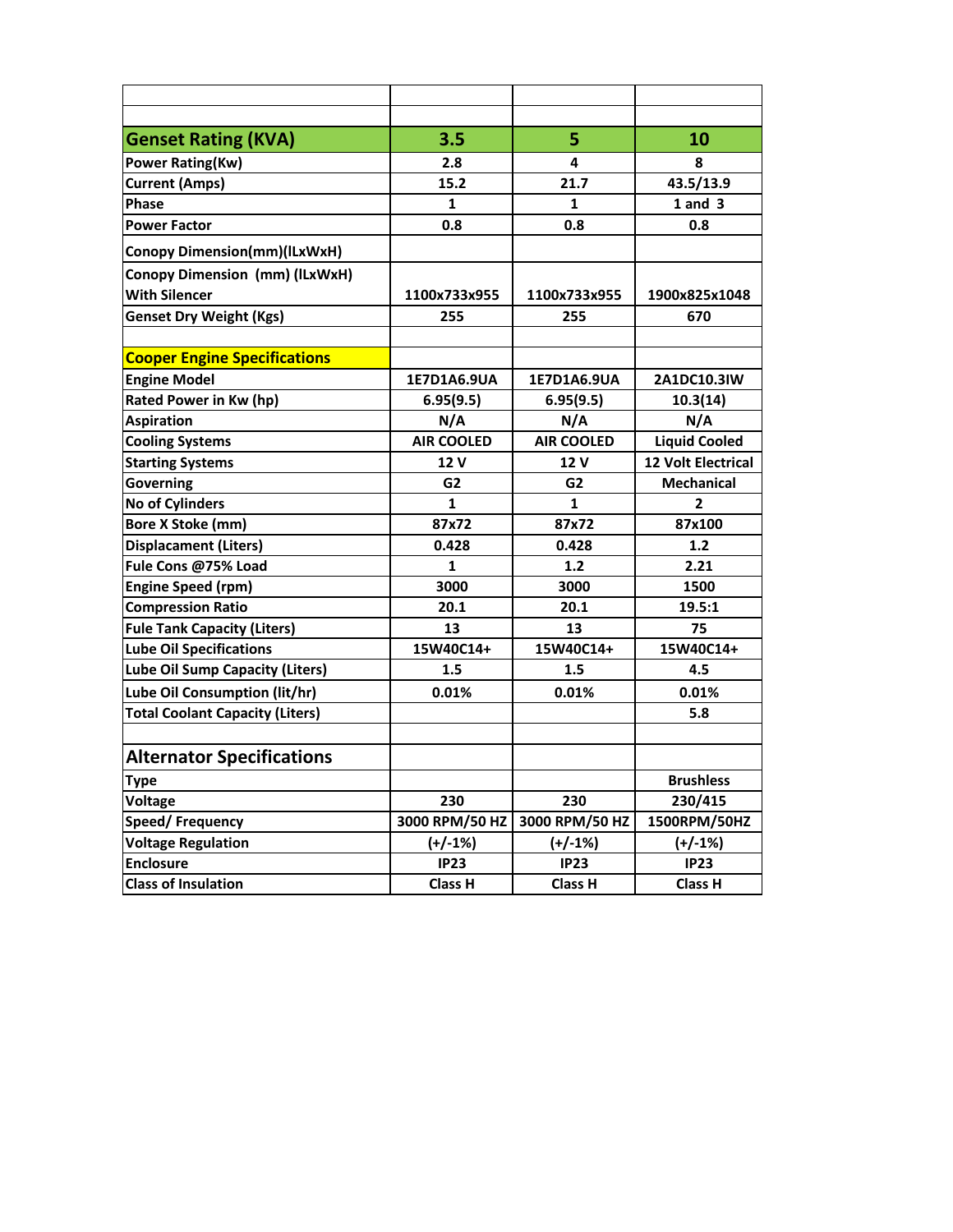| 15                        | 20                        | 25                        | 30                        | 40                        |
|---------------------------|---------------------------|---------------------------|---------------------------|---------------------------|
| 12                        | 16                        | 20                        | 24                        | 32                        |
| 65.2/20.9                 | 87/27.8                   | 108.7/34.8                | 130.4/41.7                | 55.6                      |
| $1$ and $3$               | $1$ and $3$               | $1$ and $3$               | $1$ and $3$               | 3                         |
| 0.8                       | 0.8                       | 0.8                       | 0.8                       | 0.8                       |
| 1777x827x1048             | 1777x827x1048             |                           |                           | 1950x950x1380             |
|                           |                           |                           |                           |                           |
| 1777x827x1424             | 1777x827x1424             | 1950x950x1301             | 1950x950x1301             | 1950x950x1681             |
| 710                       | 710                       | 750                       | 750                       | 800                       |
|                           |                           |                           |                           |                           |
|                           |                           |                           |                           |                           |
| 2A2D1C18.8IW              | 2A2D1C18.8IW              | 2A5D1A37.5IW              | 2A5D1A37.5IW              | 2A5D1A34.5CW              |
| 18.8(25.6)                | 18.8(25.6)                | 37(50.2)                  | 37(50.2)                  | 34.5(46.2)                |
| <b>TCIC</b>               | <b>TCIC</b>               | <b>TCIC</b>               | <b>TCIC</b>               | <b>TCIC</b>               |
| <b>Liquid Cooled</b>      | <b>Liquid Cooled</b>      | <b>Liquid Cooled</b>      | <b>Liquid Cooled</b>      | <b>Liquid Cooled</b>      |
| <b>12 Volt Electrical</b> | <b>12 Volt Electrical</b> | <b>12 Volt Electrical</b> | <b>12 Volt Electrical</b> | <b>12 Volt Electrical</b> |
| <b>Mechanical</b>         | <b>Mechanical</b>         | <b>Mechanical</b>         | <b>Mechanical</b>         | <b>Electronic</b>         |
| $\mathbf{2}$              | $\overline{2}$            | $\overline{2}$            | $\mathbf{2}$              | $\overline{2}$            |
| 87x100                    | 87x100                    | 87x100                    | 87x100                    | 87x100                    |
| 1.2                       | 1.2                       | 1.2                       | 1.2                       | 1.2                       |
| 2.9                       | 3.8                       | 5.3                       | 6.05                      | 8.2                       |
| 1500                      | 1500                      | 3000                      | 3000                      | 3000                      |
| 19.5:1                    | 19.5:1                    | 18.5:1                    | 18.5:1                    | 17.5:1                    |
| 75                        | 75                        | 75                        | 75                        | 75                        |
| 15W40C14+                 | 15W40C14+                 | 15W40C14+                 | 15W40C14+                 | 15W40C14+                 |
| 4.5                       | 4.5                       | 4.5                       | 4.5                       | 4.5                       |
| 0.01%                     | 0.01%                     | 0.01%                     | 0.01%                     | 0.01%                     |
| 5.8                       | 5.8                       | 6.2                       | 6.2                       | 6.2                       |
|                           |                           |                           |                           |                           |
|                           |                           |                           |                           |                           |
| <b>Brushless</b>          | <b>Brushless</b>          | <b>Brushless</b>          | <b>Brushless</b>          | <b>Brushless</b>          |
| 230/415                   | 230/415                   | 230/415                   | 230/415                   | 415                       |
| 1500RPM/50HZ              | 1500RPM/50HZ              | 3000 RPM/50 HZ            | 3000 RPM/50 HZ            | 3000 RPM/50 HZ            |
| $(+/-1%)$                 | $(+/-1%)$                 | $(+/-1%)$                 | $(+/-1%)$                 | $(+/-1%)$                 |
| IP23                      | IP23                      | IP23                      | IP23                      | IP23                      |
| <b>Class H</b>            | Class H                   | <b>Class H</b>            | <b>Class H</b>            | <b>Class H</b>            |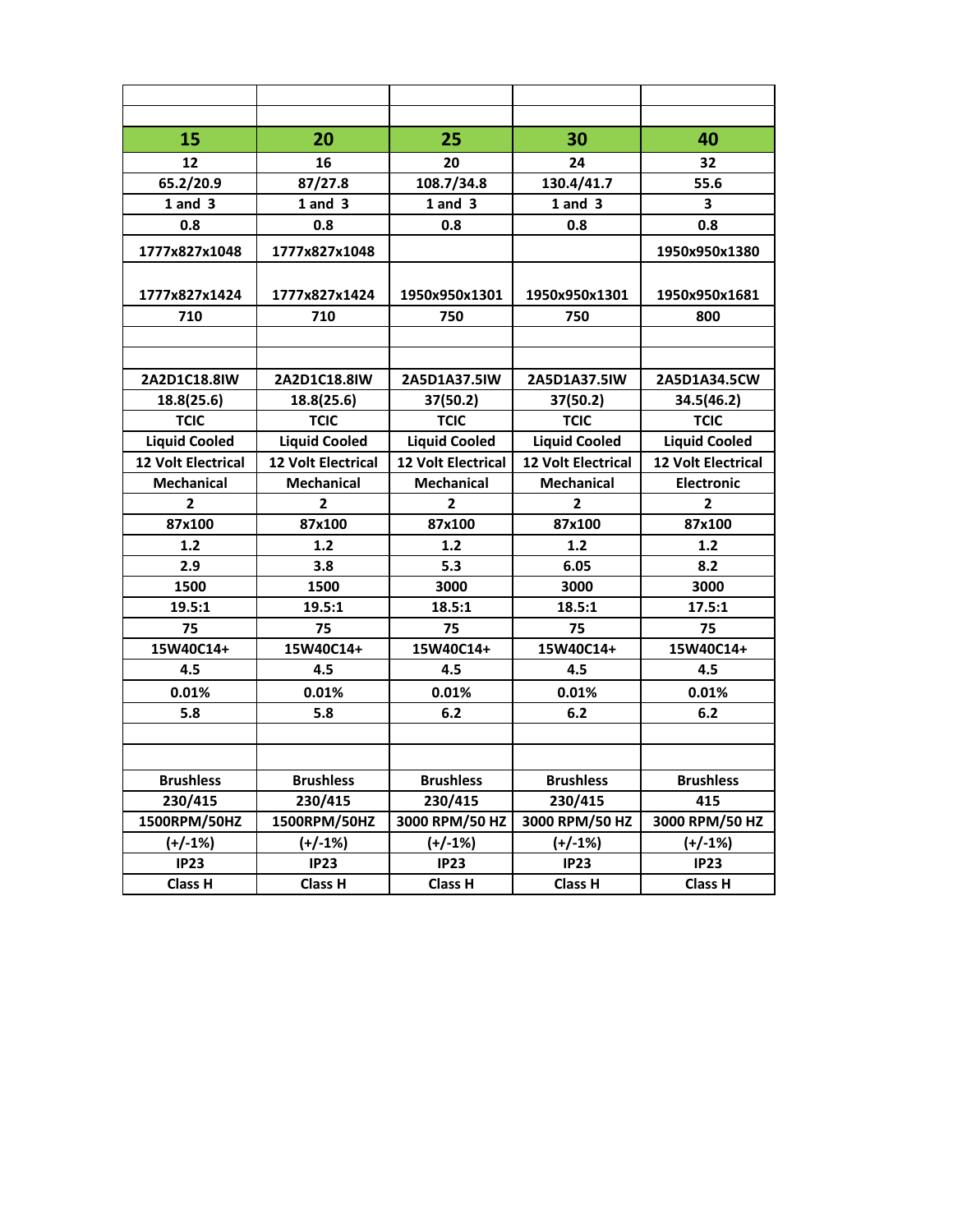| 50                        | 62.5                      | 82.5                      | 100                       | 125                       |
|---------------------------|---------------------------|---------------------------|---------------------------|---------------------------|
| 40                        | 50                        | 66                        | 80                        | 100                       |
| 69.6                      | 87                        | 114.8                     | 139.1                     | 173.9                     |
| $\overline{\mathbf{3}}$   | 3                         | 3                         | 3                         | 3                         |
| 0.8                       | 0.8                       | 0.8                       | 0.8                       | 0.8                       |
| 2750x1080x1503            | 2750x1080x1503            | 2750x1100x1604            | 3225x1100x1568            | 3225x1100x1568            |
| 2750x1080x1967            | 2750x1080x1967            | 2750x1100x2064            | 3225x1100x2035            | 3225x1100x2035            |
| 1750                      | 1750                      | 1800                      | 2150                      | 2200                      |
|                           |                           |                           |                           |                           |
|                           |                           |                           |                           |                           |
| 3B5D1C62IW                | 3B5D1C62IW                | 3B5D1C85RW                | 4B5D1C100RW               | 4BD1C113RW                |
| 62(84.23)                 | 62(84.23)                 | 85(115.6)                 | 100(135.9)                | 113(153.5)                |
| <b>TCIC</b>               | <b>TCIC</b>               | <b>TCIC</b>               | <b>TCIC</b>               | <b>TCIC</b>               |
| <b>Liquid Cooled</b>      | <b>Liquid Cooled</b>      | <b>Liquid Cooled</b>      | <b>Liquid Cooled</b>      | <b>Liquid Cooled</b>      |
| <b>12 Volt Electrical</b> | <b>12 Volt Electrical</b> | <b>12 Volt Electrical</b> | <b>12 Volt Electrical</b> | <b>12 Volt Electrical</b> |
| <b>Mechanical</b>         | <b>Mechanical</b>         | <b>Mechanical</b>         | <b>Mechanical</b>         | <b>Mechanical</b>         |
| 3                         | 3                         | 3                         | 4                         | 4                         |
| 107x126                   | 107x126                   | 107x126                   | 107x126                   | 107x126                   |
| 3.4                       | 3.4                       | 3.4                       | 4.5                       | 4.5                       |
| 10.2                      | 10.5                      | 13.75                     | 16.9                      | 20.8                      |
| 1500                      | 1500                      | 1500                      | 1500                      | 1500                      |
| 17.5:1                    | 17.5:1                    | 17.5:1                    | 17.5:1                    | 17.5:1                    |
| 200                       | 200                       | 200                       | 300                       | 300                       |
| 15W40C14+                 | 15W40C14+                 | 15W40C14+                 | 15W40C14+                 | 15W40C14+                 |
| 6.0.                      | 6.0.                      | 6.0.                      | 8.0.                      | 8.0.                      |
| 0.01%                     | 0.01%                     | 0.01%                     | 0.01%                     | 0.01%                     |
| 14                        | 14                        | 16.2                      | 17.8                      | 17.8                      |
|                           |                           |                           |                           |                           |
|                           |                           |                           |                           |                           |
| <b>Brushless</b>          | <b>Brushless</b>          | <b>Brushless</b>          | <b>Brushless</b>          | <b>Brushless</b>          |
| 415                       | 415                       | 415                       | 415                       | 415                       |
| 1500RPM/50HZ              | 1500RPM/50HZ              | 1500RPM/50HZ              | 1500RPM/50HZ              | 1500RPM/50HZ              |
| $(+/-1%)$                 | $(+/-1%)$                 | $(+/-1%)$                 | $(+/-1%)$                 | $(+/-1%)$                 |
| IP23                      | <b>IP24</b>               | <b>IP25</b>               | <b>IP26</b>               | IP27                      |
| Class H                   | <b>Class H</b>            | <b>Class H</b>            | <b>Class H</b>            | <b>Class H</b>            |